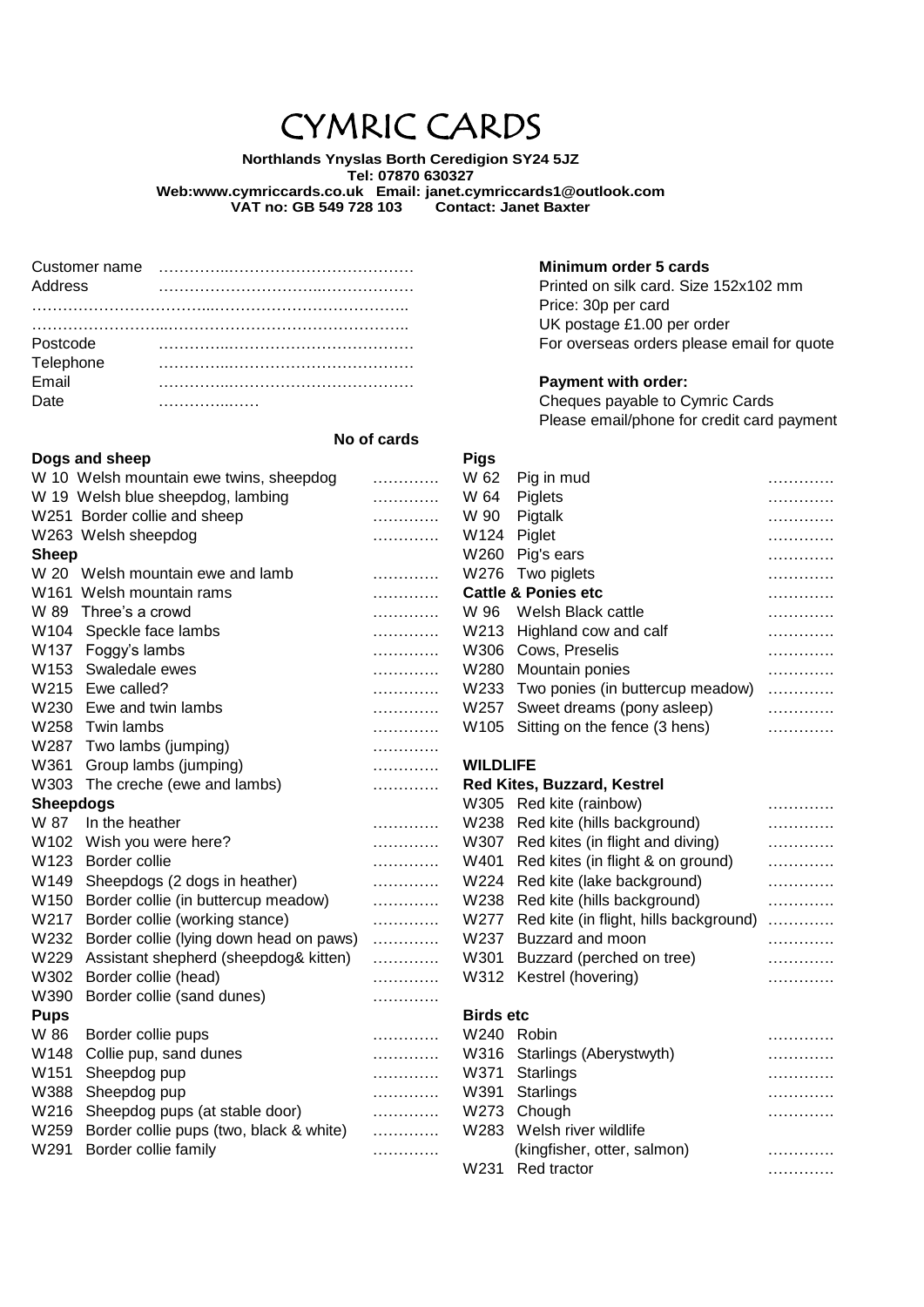|              | <b>Puffins and Gannets</b><br>North Wales (Mawddach, Cadair, Tal-y-llyn) |   |      |                                                 |   |
|--------------|--------------------------------------------------------------------------|---|------|-------------------------------------------------|---|
| W326         | Puffins (pair of birds)                                                  | . |      | W168 Cadair Idris, Mawddach                     | . |
| W338         | Puffins (montage The Wick)                                               | . | W 23 | Cyfrwy and Llyn y Gadair, Cadair                | . |
| W340         | Puffins (pair)                                                           | . | W 24 | Craig Cwm Amarch, Cadair                        | . |
| W239         | Puffin (wing flap)                                                       | . |      | W159 Llyn Cau, Cadair Idris                     | . |
| W267         | Puffin (on sea, sunset)                                                  | . |      | W112 Meadowsweet, Tal-y-llyn                    | . |
| W321         | Gannets                                                                  | . |      | W113 Tal-y-llyn                                 | . |
| W273         | Chough                                                                   | . |      | W311 Tal-y-llyn                                 | . |
|              | <b>Dolphins and porpoise</b>                                             |   | W110 | Llyn Cregennen and Craig-las                    | . |
| W269         | Cardigan Bay wildlife                                                    |   |      | W111 Cadair Idris                               | . |
|              | (dolphin, seal, peregrine, chough)                                       | . | W 73 | Standing stone, Craig-las                       | . |
| W285         | Bottlenose dolphins, C. Bay (group)                                      | . |      | W218 Pistyll Rhaedr (waterfall)                 | . |
| W223         | Bottlenose dolphins, Cardigan Bay                                        | . | W 72 | Castell y Bere                                  | . |
| W246         | Bottlenose dolphin, C. Bay (jumping)                                     | . |      | North Wales (Vyrnwy, Machynlleth area)          |   |
| W294         | Bottlenose dolphins, C. Bay (2 jumping)                                  | . |      | W162 Lake Vyrnwy                                | . |
| W313         | Bottlenose dolphin                                                       |   |      | W163 Lake Vyrnwy                                | . |
|              | (jumping off Cardigan Bay coast)                                         | . | W 85 | Sunrise, Cambrian Mountains                     | . |
| W392         | Bottlenose dolphins, C. Bay (leaping)                                    | . | W 74 | Dyfi valley, Machynlleth (at dawn)              | . |
| W244         | Common dolphins & calf, West Wales                                       | . |      | W152 Dyfi valley (Tarrens and heather)          | . |
| W245         | Common dolphin & calf, West Wales                                        | . |      | W100 Cambrian Mountains, Foel Fadian near       |   |
| W395         | Common dolphin (leaping)                                                 | . |      | Machynlleth                                     | . |
| W242         | Risso's dolphin, West Wales                                              | . |      | W160 Pennant, near Staylittle (rainbow)         | . |
| W243         | Harbour porpoise                                                         | . | W101 | Llyn Clywedog                                   | . |
| <b>Seals</b> |                                                                          |   | W310 | Llyn Clywedog (autumn mist)                     | . |
| W206         | Atlantic grey seal                                                       | . | W170 | Machynlleth clock tower                         | . |
| W208         | Seals and pups                                                           | . |      | W292 Furnace (waterfall)                        | . |
| W385         | Atlantic grey pup (on beach)                                             | . |      |                                                 |   |
| W247         | Atlantic grey seal and pup (on beach)                                    | . |      | Mid Wales (Plynlimon, Nant-y-moch)              |   |
| W328         | Atlantic grey pup (on beach)                                             | . |      | W142 Plynlimon, Nant-y-moch                     | . |
| W268         | Atlantic grey seal (in breaking wave)                                    | . | W 35 | Cotton grass                                    | . |
| W329         | Atlantic grey seal (head in water)                                       | . | W 15 | Sunrise, Nant-y-moch                            | . |
| W366         | Atlantic grey seals (2 heads in water)                                   | . |      | W323 Plynlimon summit, Nant-y-moch              | . |
| W386         | Atlantic grey seal (head in water)                                       | . |      | W143 Nant-y-moch (mist on lake)                 | . |
|              |                                                                          |   |      | W393 Pumlumon, 5 Peaks                          |   |
|              | <b>Wild Flowers and Trees</b>                                            |   |      | Mid Wales (Devil's Bridge, Bwlch Nant yr Arian, | . |
|              | W322 Welsh poppy                                                         |   |      | Cwmystwyth, Elan valley, Wye valley)            |   |
|              | W107 Welsh oak woods                                                     | . |      | W373 Waterfall, Devil's Bridge                  |   |
|              | W284 Bluebell woods (landscape)                                          | . |      | W420 Waterfall, Devil's Bridge                  | . |
|              |                                                                          | . |      |                                                 | . |
|              | W299 Autumn woods (misty)<br>W129 Oak logs                               | . |      | W408 Vale of Rheidol railway autumn             | . |
|              |                                                                          | . |      | W358 Vale of Rheidol railway (montage)          | . |
|              | W165 Beech tree (spring)                                                 | . |      | W383 Vale of Rheidol railway (montage)          | . |
|              | W182 Bluebell woods (portrait)                                           | . |      | W364 Vale of Rheidol railway (montage)          | . |
| W214         | Beech tree (autumn)                                                      | . |      | W365 Vale of Rheidol railway (montage)          | . |
| W145         | Hawthorn tree                                                            | . |      | W398 Vale of Rheidol railway (montage)          | . |
|              |                                                                          |   |      | W131 Bwlch Nant-yr-Arian                        | . |
|              | <b>LANDSCAPES</b>                                                        |   |      | W409 Bwlch Nant-yr-Arian                        | . |
|              | North Wales (Snowdon, Llangollen, Bala, Mawddach)                        |   |      | W295 Cwmystwyth                                 | . |
|              | W144 Snowdon range, Glyder Fawr                                          | . |      | W118 Carreg-ddu, Elan valley                    | . |
|              | W 98 Castell Dinas Bran, Llangollen                                      | . |      | W133 Craig Goch, Elan valley                    | . |
|              | W167 Castell Dinas Bran, Llangollen                                      | . |      | W133 Craig Goch, Elan valley                    | . |
|              | W125 Valle Crucis, Llangollen                                            | . |      | W134 Penygarreg, Elan valley                    | . |
|              | W115 Bala Lake (early morning)                                           | . |      | W135 Penygarreg, Elan valley                    | . |
| W181         | <b>Bala Lake</b>                                                         | . |      | W308 Elan valley (autumn mist)                  | . |
|              | W252 Bala Lake                                                           | . |      | W164 Wye valley (sheep and hills)               | . |
|              | W169 Barmouth, Mawddach estuary                                          | . |      | W109 Primroses, Wye valley                      |   |
|              | W128 Mawddach estuary                                                    | . |      | W256 Rainbow, Cambrian Mountains                |   |

## **Puffins and Gannets North Wales (Mawddach, Cadair, Tal-y-llyn)**

| וזטושו           | <b><i>riales (mawddach, Gauan, Tai-y-nyn)</i></b> |                       |
|------------------|---------------------------------------------------|-----------------------|
| W168             | Cadair Idris, Mawddach                            | .                     |
| W 23             | Cyfrwy and Llyn y Gadair, Cadair                  | .                     |
| W 24             | Craig Cwm Amarch, Cadair                          | .                     |
| W159             | Llyn Cau, Cadair Idris                            | .                     |
| W112             | Meadowsweet, Tal-y-llyn                           | .                     |
| W113             | Tal-y-llyn                                        | .                     |
| W311             | Tal-y-llyn                                        | .                     |
| W110             | Llyn Cregennen and Craig-las                      | .                     |
| W111             | Cadair Idris                                      | .                     |
| W 73             | Standing stone, Craig-las                         | .                     |
| W218             | Pistyll Rhaedr (waterfall)                        | .                     |
| W 72             | Castell y Bere                                    | .                     |
|                  | North Wales (Vyrnwy, Machynlleth area)            |                       |
| W162             | Lake Vyrnwy                                       | .                     |
| W163             | Lake Vyrnwy                                       | .                     |
| W 85             | Sunrise, Cambrian Mountains                       | .                     |
| W 74             | Dyfi valley, Machynlleth (at dawn)                | .                     |
| W152             | Dyfi valley (Tarrens and heather)                 | .                     |
| W100             | Cambrian Mountains, Foel Fadian near              |                       |
|                  | Machynlleth                                       | .                     |
| W160             | Pennant, near Staylittle (rainbow)                | .                     |
| W101             | Llyn Clywedog                                     | .                     |
| W310             | Llyn Clywedog (autumn mist)                       | .                     |
| W170             | Machynlleth clock tower                           | .                     |
| W292             | Furnace (waterfall)                               | .                     |
|                  | Mid Wales (Plynlimon, Nant-y-moch)                |                       |
| W142             | Plynlimon, Nant-y-moch                            | .                     |
| W 35             | Cotton grass                                      | .                     |
| W 15             | Sunrise, Nant-y-moch                              | .                     |
| W323             | Plynlimon summit, Nant-y-moch                     | .                     |
| W143             | Nant-y-moch (mist on lake)                        | .                     |
| W393             | Pumlumon, 5 Peaks                                 | .                     |
|                  | Mid Wales (Devil's Bridge, Bwlch Nant yr Arian,   |                       |
|                  | Cwmystwyth, Elan valley, Wye valley)              |                       |
| W373             | Waterfall, Devil's Bridge                         | _____________________ |
| W420             | Waterfall, Devil's Bridge                         | .                     |
| W408             | Vale of Rheidol railway autumn                    | .                     |
| W358             | Vale of Rheidol railway (montage)                 | .                     |
| W383             | Vale of Rheidol railway (montage)                 | .                     |
| W364             | Vale of Rheidol railway (montage)                 | .                     |
| W365             | Vale of Rheidol railway (montage)                 | .                     |
| W398             | Vale of Rheidol railway (montage)                 | .                     |
| W <sub>131</sub> | <b>Bwlch Nant-yr-Arian</b>                        | .                     |
| W409             | <b>Bwlch Nant-yr-Arian</b>                        | .                     |
| W295             | Cwmystwyth                                        | .                     |
| W118             | Carreg-ddu, Elan valley                           | .                     |
| W133             | Craig Goch, Elan valley                           | .                     |
| W133             | Craig Goch, Elan valley                           | .                     |
|                  |                                                   |                       |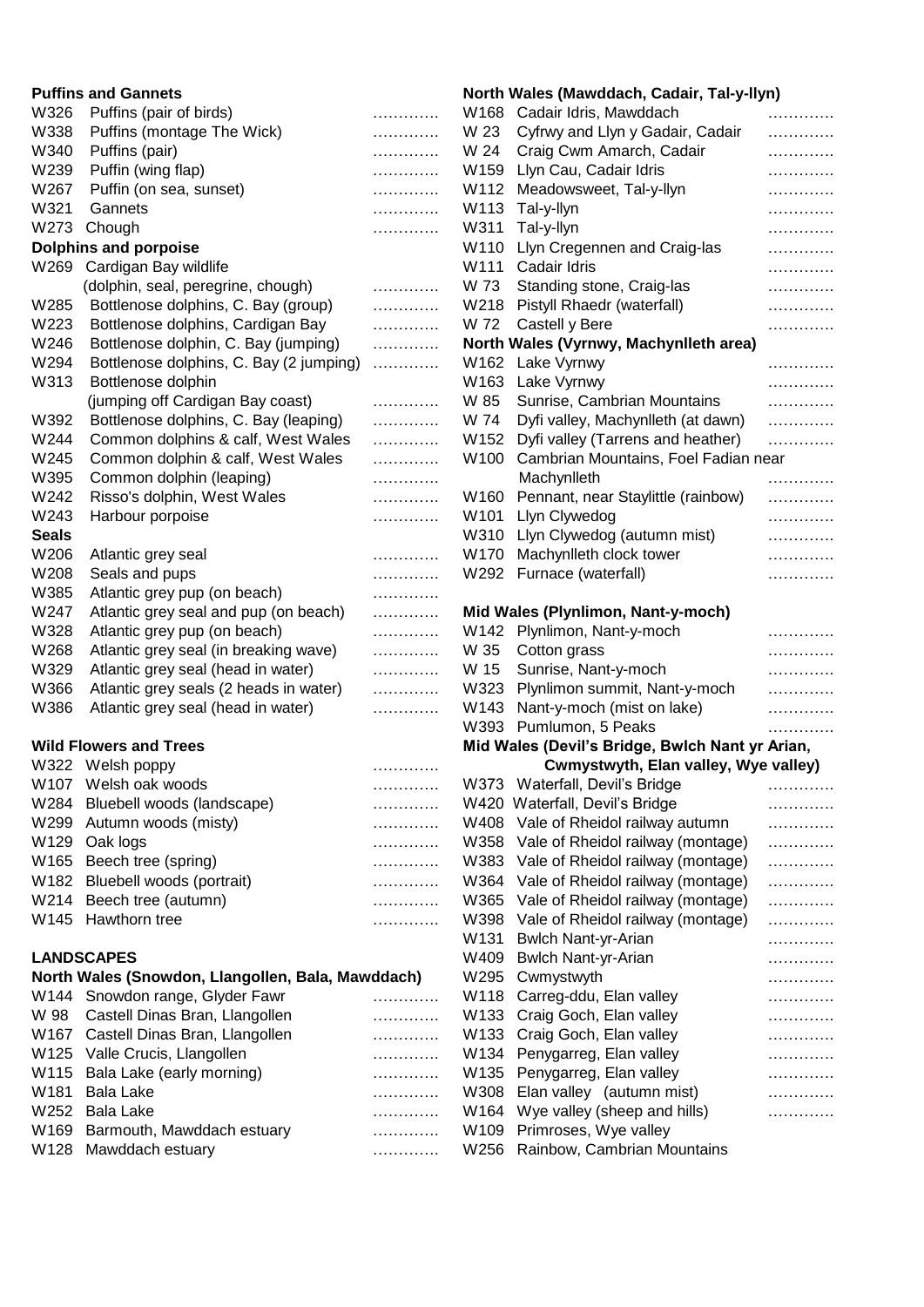| <b>Mid Wales (Strata Florida)</b> |                                           |   |      | Mid Wales (Ceredigion coast, Llanon to Cardigan |       |
|-----------------------------------|-------------------------------------------|---|------|-------------------------------------------------|-------|
|                                   | W199 Strata Florida Abbey                 | . |      |                                                 | cont) |
|                                   | W383 Strata Florida Abbey (montage)       | . |      | W360 South Ceredigion beaches                   | .     |
|                                   |                                           |   |      | W286 Mwnt (gorse in flower)                     | .     |
|                                   | Mid Wales (Borth, Aberystwyth)            |   | W416 | Mwnt (montage)                                  | .     |
|                                   | W154 Sand dunes, Ynyslas                  | . | W394 | Mwnt (montage)                                  | .     |
| W108                              | Sand dunes and beach, Ynyslas             | . | W195 | Mwnt church                                     | .     |
|                                   | W389 Sand dunes and beach, Ynyslas        | . |      | W331 Mwnt church (montage)                      | .     |
|                                   | W352 Ynyslas (montage sea beach, dunes)   | . |      | W379 Mwnt (montage)                             | .     |
| W141                              | Rainbow, Dyfi estuary                     | . | W360 | South Ceredigion beaches                        | .     |
| W266                              | Breakwater, Ynyslas                       | . | W363 | Cardigan (montage)                              | .     |
| W410                              | Borth (submerged forest)                  | . | W399 | Teifi, Cardigan (montage)                       | .     |
| W404                              | Borth (montage)                           | . | W193 | St Dogmaels Abbey                               | .     |
| W356                              | Borth (montage beach, aerial)             | . | W362 | St Dogmaels, Mermaid, Poppit                    | .     |
| W382                              | Borth (montage)                           | . |      |                                                 |       |
| W377                              | Borth from Upper Borth                    | . |      |                                                 |       |
| W417                              | Dyfi estuary and Borth                    | . |      |                                                 |       |
| W411                              | Borth (from Upper Borth)                  | . |      | South Wales (Pembrokeshire)                     |       |
| W412                              | Borth (beach from Upper Borth)            | . | W186 | <b>St Davids</b>                                | .     |
| W324                              | Borth (aerial view)                       | . | W187 | <b>Bishop's Palace</b>                          | .     |
| W335                              | Aberystwyth (at night)                    | . |      | W188 Pembrokeshire flowers                      | .     |
|                                   | W139 Aberystwyth (from Constitution Hill) | . |      | W367 Pembrokeshire Islands (wildlife)           | .     |
| W319                              | Aberystwyth (from Constitution Hill)      | . | W341 | Puffin pair, Skomer                             | .     |
| W318                              | Aberystwyth (aerial view)                 | . | W342 | Puffins, flowers montage, Skomer                | .     |
| W282                              | Aberystwyth (castle, Old college)         | . | W343 | Ramsey Island (seals and flowers)               | .     |
|                                   | W316 Aberystwyth (pier and starlings)     | . | W344 | Ramsey Island (aerial, seals,                   |       |
| W391                              | Aberystwyth (pier and starlings)          | . |      | chough)                                         | .     |
| W317                              | Aberystwyth castle                        | . | W190 | Ramsey Island                                   | .     |
| W353                              | Aberystwyth (montage)                     | . | W191 | Ramsey Island                                   | .     |
| W384                              | Aberystwyth (montage)                     | . | W347 | Grassholm                                       | .     |
| W405                              | Aberystwyth (sunset montage)              | . | W 29 | Pembrokeshire coastline                         | .     |
| W400                              | Aberystwyth (montage)                     | . | W253 | Solva (harbour)                                 | .     |
| W289                              | Rheidol valley, Aberystwyth               | . | W265 | Solva                                           | .     |
|                                   |                                           |   |      |                                                 |       |

# **Mid Wales (Ceredigion coast, Llanon to Cardigan)**

| W157 Cardigan Bay, Llanon        |   | W192 Celtic cross and yews, Nevern     | . |
|----------------------------------|---|----------------------------------------|---|
| W138 Aberaeron harbour           | . | W306 Cows, Preselis                    | . |
| W402 Aberaeron harbour evening   | . | W 83 Preselis, Gwaun valley, Carningli | . |
| W403 Aberaeron harbour (montage) | . | W 82 Preseli Hills from Carningli      | . |
| W293 Cwmtydu                     | . | W387 Newport Bay from Carningli        | . |
| W198 New Quay                    | . | W369 Newport Bay - rainbows            | . |
| W314 New Quay                    | . | W184 Elegug Stacks, Castlemartin       | . |
| W202 Ynys Lochtyn                | . | W185 Green Bridge of Wales             | . |
| W201 Pen Dinas Lochtyn           | . | W200 Carew Cross                       | . |
| W359 Llangrannog montage         | . |                                        |   |
| W413 Llangrannog montage         | . |                                        |   |
| W414 Llangrannog                 | . |                                        |   |
| W255 Tresaith                    | . |                                        |   |
| W374 Tresaith                    | . |                                        |   |
| W298 Tresaith waterfall          | . |                                        |   |
| W419 Tresaith waterfall          | . |                                        |   |
|                                  |   |                                        |   |

# **Mid Wales (Ceredigion coast, Llanon to Cardigan**

| ont |  |
|-----|--|
|     |  |

| W360 South Ceredigion beaches     |   |
|-----------------------------------|---|
| W286 Mwnt (gorse in flower)       | . |
| W416 Mwnt (montage)               |   |
| W394 Mwnt (montage)               |   |
| W195 Mwnt church                  |   |
| W331 Mwnt church (montage)        | . |
| W379 Mwnt (montage)               |   |
| W360 South Ceredigion beaches     |   |
| W363 Cardigan (montage)           |   |
| W399 Teifi, Cardigan (montage)    |   |
| W193 St Dogmaels Abbey            |   |
| W362 St Dogmaels, Mermaid, Poppit |   |
|                                   |   |

|                  | <b>South Wales (Pembrokeshire)</b> |   |
|------------------|------------------------------------|---|
| W186             | <b>St Davids</b>                   | . |
| W187             | <b>Bishop's Palace</b>             | . |
| W188             | Pembrokeshire flowers              | . |
| W367             | Pembrokeshire Islands (wildlife)   | . |
| W341             | Puffin pair, Skomer                | . |
| W342             | Puffins, flowers montage, Skomer   | . |
| W343             | Ramsey Island (seals and flowers)  | . |
| W344             | Ramsey Island (aerial, seals,      |   |
|                  | chough)                            | . |
| W190             | Ramsey Island                      | . |
| W <sub>191</sub> | Ramsey Island                      | . |
| W347             | Grassholm                          | . |
| W 29             | Pembrokeshire coastline            | . |
| W253             | Solva (harbour)                    | . |
| W265             | Solva                              | . |
| W309             | Newgale                            | . |
| W368             | Pentre Ifan                        | . |
| W174             | Carreg Coetan Arthur, Newport      | . |
| W173             | Carreg Samson                      | . |
| W <sub>192</sub> | Celtic cross and yews, Nevern      | . |
| W306             | Cows, Preselis                     | . |
| W 83             | Preselis, Gwaun valley, Carningli  | . |
| W 82             | Preseli Hills from Carningli       | . |
| W387             | Newport Bay from Carningli         | . |
| W369             | Newport Bay - rainbows             | . |
| W184             | Elegug Stacks, Castlemartin        | . |
| W185             | <b>Green Bridge of Wales</b>       | . |
| W200             | <b>Carew Cross</b>                 | . |